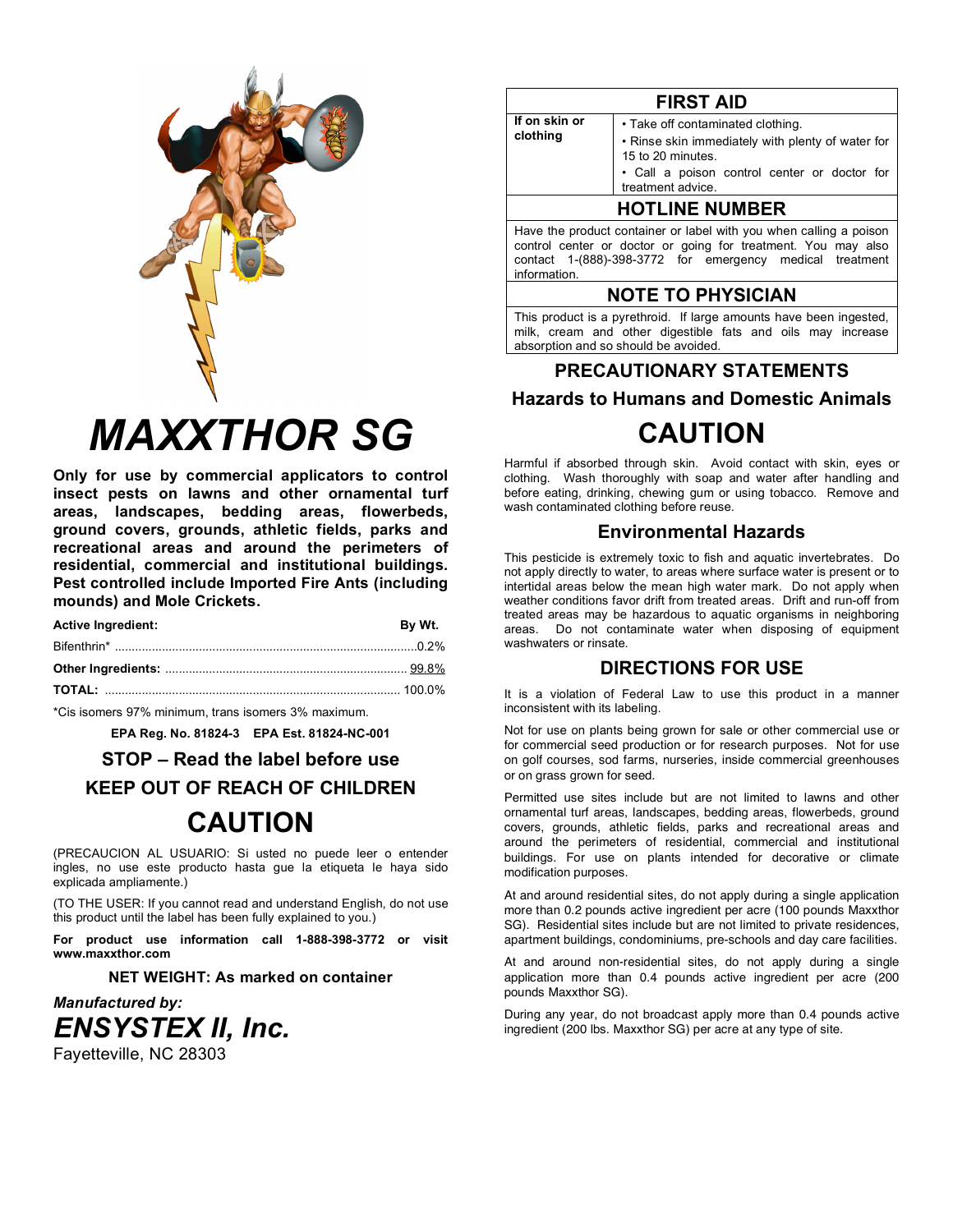# **STORAGE AND DISPOSAL**

Do not contaminate water, food or feed by storage or disposal.

**Pesticide Storage:** Keep out of reach of children and animals. Store in original containers only. Store in a cool, dry place and avoid excess heat. Handle and open container in a manner so as to prevent spillage.

**Pesticide Disposal:** Wastes resulting from the use of this product may be disposed of on site or at an approved waste disposal facility.

**Container Disposal: (**Paper and plastic bags) Completely empty bag into application equipment. Then dispose of empty bag in a sanitary landfill or by incineration, or if allowed by state and local authorities, by burning. If burned, stay out of smoke.

**In Case of Spill:** Confine it, avoid contact, isolate area and keep animals and unprotected persons away. Cover to prevent dispersal. Place damaged package in a holding container and identify contents. Contact Ensystex II at 1-888-398-3772 for any assistance.

# **APPLICATION FOR LAWN AND NUSIANCE PESTS**

#### **Application Sites**

Permitted sites include but are not limited to lawns and other ornamental turf areas, landscapes, bedding areas, flowerbeds, ground covers, grounds, athletic fields, parks and recreational areas. **New York State only: Do not apply Maxxthor SG containing solutions to grass or turf within 100 feet of a body of water (lake, pond, river, stream, wetland or drainage ditch).**

#### **Application Amount Restrictions According to Site Type**

On and around residential sites, do not apply during a single application more than 0.2 pounds active ingredient per acre (100 pounds Maxxthor SG). Residential sites include but are not limited to private residences, apartment buildings, condominiums, pre-schools and day care facilities.

On and around non-residential sites, do not apply during a single application more than 0.4 pounds active ingredient per acre (200 pounds Maxxthor SG).

#### **Application Methods and Equipment**

Broadcast apply Maxxthor SG uniformly to the areas to be treated. Use application equipment suitable for that purpose such as hand or power operated gravity (drop) or rotary type spreaders designed for the application of granular materials.

Apply Maxxthor SG evenly over lawns, ground covers, flower beds and around trees and shrubs. To ensure the lawn area is covered uniformly, first treat around the border of the lawn. Then, treat in the center. Walk at a steady pace to ensure even distribution and walk parallel to reduce overlapping of treatment. The uniformity of the distribution of Maxxthor SG may be increased by applying one-half of the required amount in one direction and the other half at a right angle. The condition of the spreader, the speed walked and uneven terrain may affect the rate of application. If necessary, calibrate spreader according to the manufacturer's directions or see the *Application Equipment Calibration* section of this label.

It may be necessary to irrigate lawn areas after application to move the granules down deeper into the grass or to release the active ingredient from the granule.

#### **Reapplication**

Reapplications may be necessary, particularly in the event of high pest pressure. However, during any one year, do not broadcast apply at any site more than 0.4 pounds active ingredient (200 lbs. Maxxthor SG) per acre. **New York State only: Do make a single reapplication of Maxxthor SG if there is renewed insect activity, but not sooner than two weeks after the first application.**

#### **Application Use Rates**

Select Use Rate based on the type of site. For some pests, maximum application rates differ based upon whether the site is a residential site or non-residential site.

Use rates for Maxxthor SG for lawn pests are stated in three different ways:

Pounds active ingredient per acre

Pounds of Maxxthor SG per acre

Pounds of Maxxthor SG per 1000 square feet.

#### **Application Use Rate Conversion**

Use the following formulas to convert between the three Maxxthor SG use rates.

*If you know pounds active ingredient you want to apply and you want to calculate the pounds Maxxthor SG that contains this amount of active ingredient:*

Pounds Maxxthor SG = Pounds active ingredient X 500

*If you want to know the pounds active ingredient in any amount of Maxxthor SG:*

Pounds active ingredient = Pounds Maxxthor SG / 500

*If you want to convert between pounds per 1000 square feet and pounds per acre (or vice versa):*

Pounds Maxxthor SG per 1000 square feet = Pounds Maxxthor SG per acre / 43.56

Pounds Maxxthor SG per acre = Pounds Maxxthor SG per 1000 square feet X 43.56

Recommended Maxxthor SG lawn application use rates, based on the target pest, range between 0.1 and 0.2 pounds of active ingredient per acre for residential sites and between 0.1 and 0.4 for non-residential sites. Recommended rates for specific pests within this range, based on the type site, are given below.

However, for residential sites, applications of up to 0.2 pounds of active ingredient per acre are permitted at the discretion of the applicator to control any pest.

For non-residential sites, applications of up to 0.4 pounds of active ingredient per acre are permitted at the discretion of the applicator to control any pest.

Do not exceed the maximum label rate by applying granules to an area smaller than intended when it was loaded in the application equipment unless such under dosing will not result in an application rate in excess of the maximum label rate.

| <b>Maxxthor SG Residential Applications Use Rate Table</b> |                                                |                                                 |                                                             |  |  |
|------------------------------------------------------------|------------------------------------------------|-------------------------------------------------|-------------------------------------------------------------|--|--|
| <b>Use Rate</b>                                            | <b>Pounds active</b><br>ingredient per<br>acre | <b>Pounds</b><br><b>Maxxthor SG</b><br>per acre | <b>Pounds</b><br><b>Maxxthor SG</b><br>per 1000 sq.<br>feet |  |  |
| А                                                          | 0.1                                            | 50                                              | 1.15                                                        |  |  |
| в                                                          | $0.1 \rightleftharpoons 0.2$                   | $50 \rightarrow 100$                            | $1.15 \rightarrow 2.3$                                      |  |  |
|                                                            | ი 2                                            | 100                                             | 23                                                          |  |  |

| <b>Maxxthor SG Non-Residential Applications Use Rate Table</b> |                                                |                                                 |                                                             |  |  |
|----------------------------------------------------------------|------------------------------------------------|-------------------------------------------------|-------------------------------------------------------------|--|--|
| Use Rate                                                       | <b>Pounds active</b><br>ingredient per<br>acre | <b>Pounds</b><br><b>Maxxthor SG</b><br>per acre | <b>Pounds</b><br><b>Maxxthor SG</b><br>per 1000 sq.<br>feet |  |  |
| A                                                              | 0.1                                            | 50                                              | 1.15                                                        |  |  |
| в                                                              | $0.1 \Rightarrow 0.2$                          | $50 \Rightarrow 100$                            | $1.15 \rightarrow 2.3$                                      |  |  |
| C                                                              | $0.2 \rightarrow 0.4$                          | 100⇒200                                         | $2.3 \rightarrow 4.6$                                       |  |  |
|                                                                | 0.4                                            | 200                                             | 4.6                                                         |  |  |